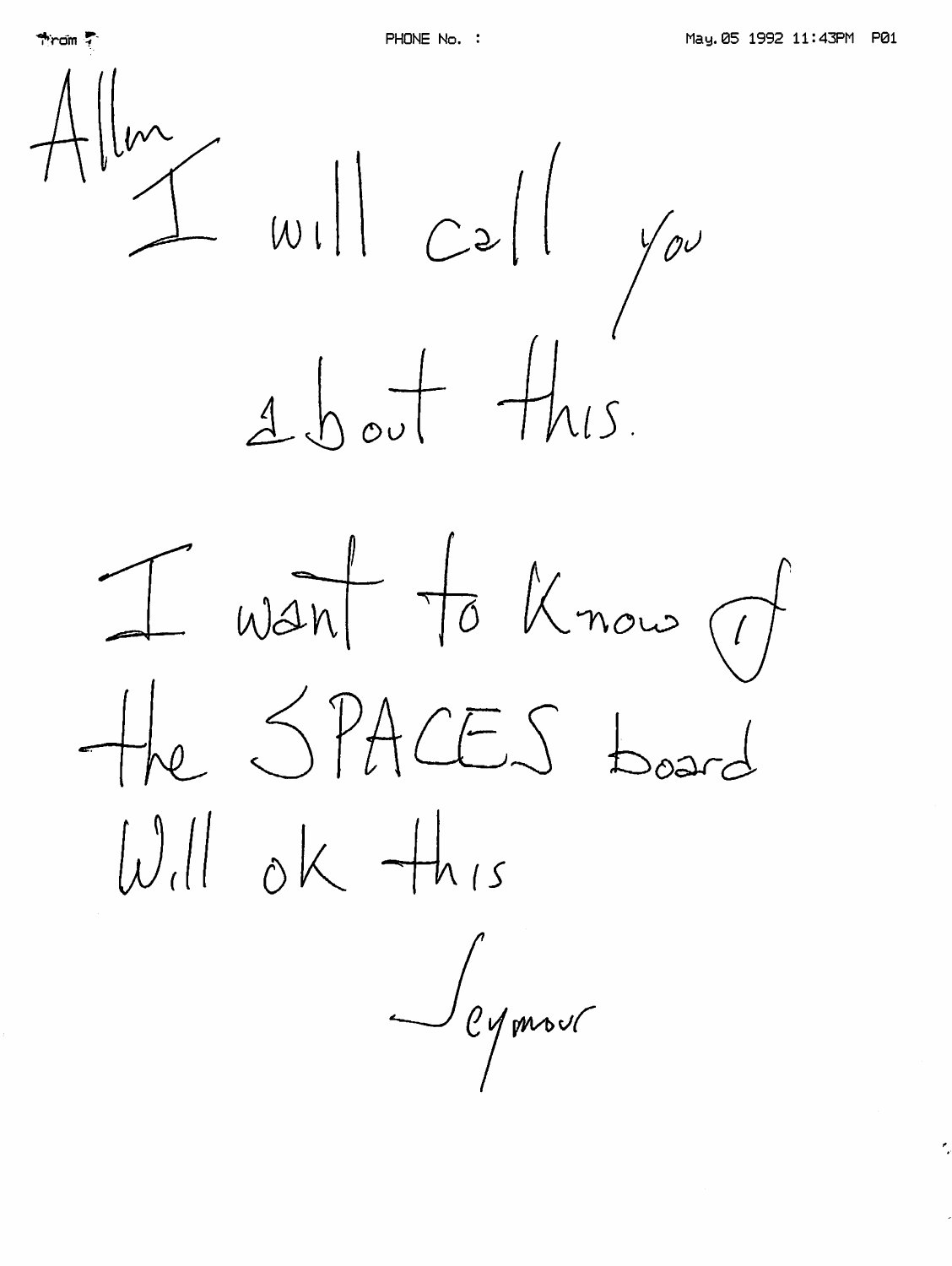November 10, 1991

## EHN TRUST LETTER OF AGREEMENT:

In order to honor the achievements of John Ehn, the Ehn Trust wishes that the objects produced by John Ehn during his lifetime be placed in museums, galleries or institutions, through donations, purchase, or otherwise preserved for public viewing.

The Ehn trust hereby gives to SPACES, (Saving and Preserving Arts and Cultural Environments), through their spokesman, Seymour Rosen, the following objects listed on the Attached Inventory.

SPACES will locate the most prestiqious and appropriate versies and arrange for the distribution of these items. Some objects, selected by Mr. Rosen, may be kept together as a unit for short time loans to institutions to help them recreate a sense of John Ehn's original environment in their exhibitions.

Any of the objects, aniques and collectibles not needed or used by SPACES or the venues mentioned above will be returned to the Ehn Trust to be distributed as fairly as possible to John Ehn's children and grandchildren or donated to another organization.

There are certain conditions that apply to this donation. They are as follows:

1. Each of John Ehn's children, Clifford Ehn, Louise Ehn Stolp, Lormine Ehn Phillips, and Rosemarie Ehn Farrish, may select one of the objects listed in the Inventory as their personal memento of their father.

2. To avoid confusion they must make their choices before June 30,1992.

3. Seymour Rosen may also choose one of the pieces for his personal collection. This is a personal gift to him from the Ehn Trust in recognition of his efforts on the Trust Behalf.